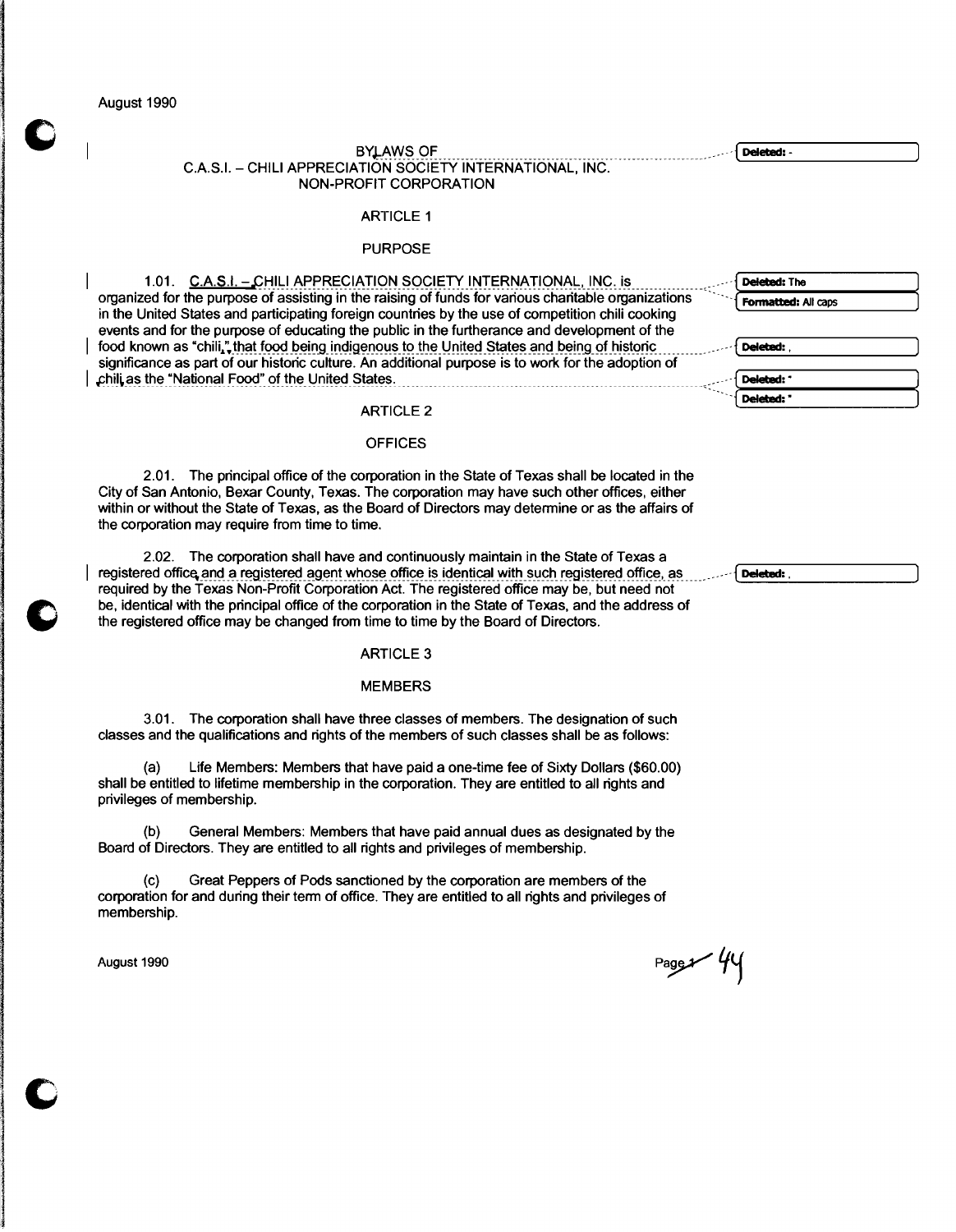3.02. Each Great Pepper, Officer and member of the Board of Directors shall be entitled to one vote on each matter submitted to a vote of the members. All other members are non-voting members.

3.03. The Board of Directors, by affirmative vote of two-thirds of all the members of the Board, may suspend or expel a member for cause after an appropriate hearing and may, by a majority vote of those present at any regularly constituted meeting, terminate the membership of any member who becomes ineligible for membership, or suspend or expel any member who shall be in default in the payment of dues for the period fixed in these bylaws.

3.04. Any member may resign by filing a written resignation with the Secretary, but such resignation shall not relieve the member so resigning of the obligation to pay dues, assessments or other charges theretofore accrued and unpaid.

3.05. Upon written request signed by a former member and filed with the Secretary, the Board of Directors may, by the affirmative vote of two-thirds of the members of the Board reinstate such former member to membership on such terms as the Board of Directors may deem appropriate.

3.06. Membership in this corporation is not transferable or assignable.

#### ARTICLE 4

## MEETINGS OF MEMBERS

4.01. An annual meeting of the Great Peppers shall be held the first Saturday in September following Labor Day, in each year, beginning with the year 1985 for the purpose of electing Directors by the Great Peppers at their annual meeting and for the transaction of other business as may come before the meeting. If the day fixed for the annual meeting shall be on a legal holiday in the State of Texas, such meeting shall be held on the next succeeding business day.

4.02. Special meetings of the members may be called by the President, the Board of Directors, or not less than one-tenth of the members having voting rights.

4.03. The Board of Directors may designate any place, either within or without the State of Texas, as the place of meeting for any annual meeting or for any special meeting called by the Board of Directors. If no designation is made or if a special meeting be otherwise called, the place of meeting shall be the registered office of the corporation in the State of Texas; but if all of the members shall meet at any time and place, either within or without the State, and consent to the holding of a meeting, such meeting shall be valid without call or notice, and at such meeting, any corporate action may be taken.

4.04. Written or printed notice stating the place, day and hour of any meeting of members shall be delivered, either personally or by mail, to each member entitled to vote at such meeting, not less than ten (10) nor more than fifty (50) days before the date of such meeting, by or at the direction of the President, or the Secretary, or the officers or persons calling the meeting. In case of a special meeting or when required by statute or these bylaws, the purpose or purposes for which the meeting is called shall be stated in the notice. If mailed, the notice of a meeting shall be deemed to be delivered when deposited in the United States

Augus11990 Page 2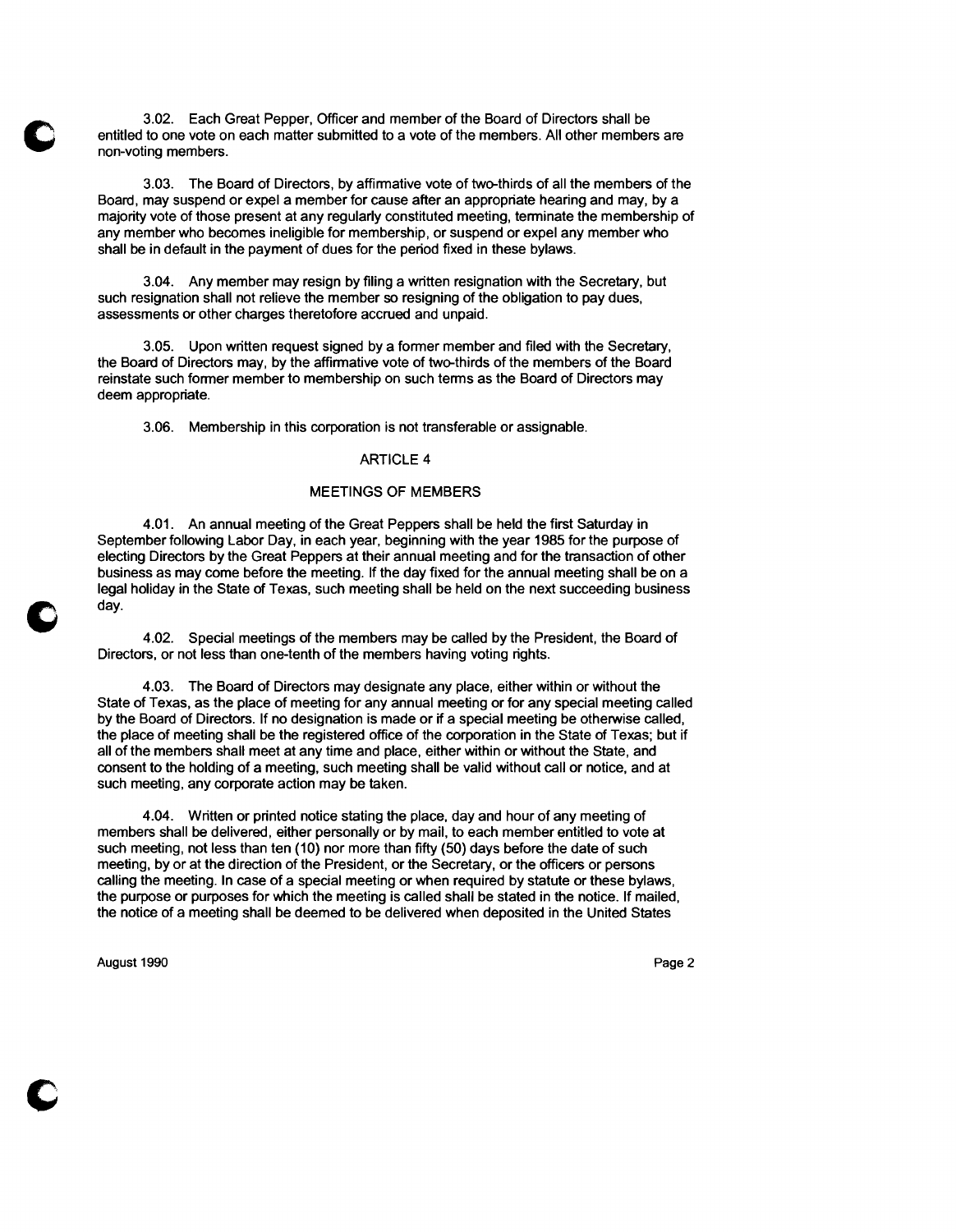mail, addressed to the member at his address as it appears on the records of the corporation, with postage thereon prepaid.

4.05. Any action required by law to be taken at a meeting of the members or any action which may be taken at a meeting of the members may be taken without a meeting, if a consent in writing, setting forth the action so taken, shall be signed by all of the members entitled to vote with respect to the subject matter thereof.

4.06. The members holding fifty-one percent (51 %) of the votes which may be cast at any meeting shall constitute a quorum at such meeting. If a quorum is not present at any meeting of members, a majority of the members present may adjoum the meeting from time to time without further notice.

4.07. At any meeting of members, a member entitled to vote may vote by proxy executed in writing by the member or by his duly authorized attomey-in-fact. No proxy shall be valid after eleven (11) months from the date of its execution, unless otherwise provided in the proxy. No member shall have more than a total of one vote.

## ARTICLE 5

## BOARD OF DIRECTORS

5.01. The affairs of the corporation shall be managed by its Board of Directors. Directors need not be residents of Texas.

5.02. The number of directors shall be nine (9). Each director shall serve a minimum of a two-year term after election except the Executive Administrator of the corporation who will serve as a director of the corporation while serving as such Executive Administrator. In order to form the initial Board of Directors, two directors will be designated to serve a three-year term, three directors will be designated to serve a two-year term, and three directors will be designated to serve a one-year term. Thereafter, at the annual meeting of the Great Peppers, two directors will be elected to serve a three-year term, one director will be elected to serve a two-year term, and the Executive Administrator will be elected to serve for one year. The election will be the last order of business of each Great Peppers Meeting. Each director shall hold office until his successor shall have been elected and qualified.

5.03. A regular annual meeting of the Board of Directors shall be held without other notice than this bylaw, immediately following the Great Peppers' Meeting. The Board may provide by resolution the time and place, either within or without the State of Texas, for the holding of additional regular meetings of the Board without other notice than such resolution.

5.04. Special meetings of the Board of Directors may be called by or at the request of the President or any two Directors. The person or persons authorized to call special meetings of the Board may fix at any place, either within or without the State of Texas, as the place for holding any special meetings of the Board called by them.

5.05. Notice of any special meeting of the Board of Directors shall be given at least ten days previously thereto by written notice delivered personally or sent by mail or telegram to each Director at his address as shown by the records of the corporation. If mailed, such notice shall be deemed to be delivered when deposited in the United States mail so addressed with postage thereon prepaid. If notice be given by telegram, such notice shall be deemed to be

August 1990 Page 3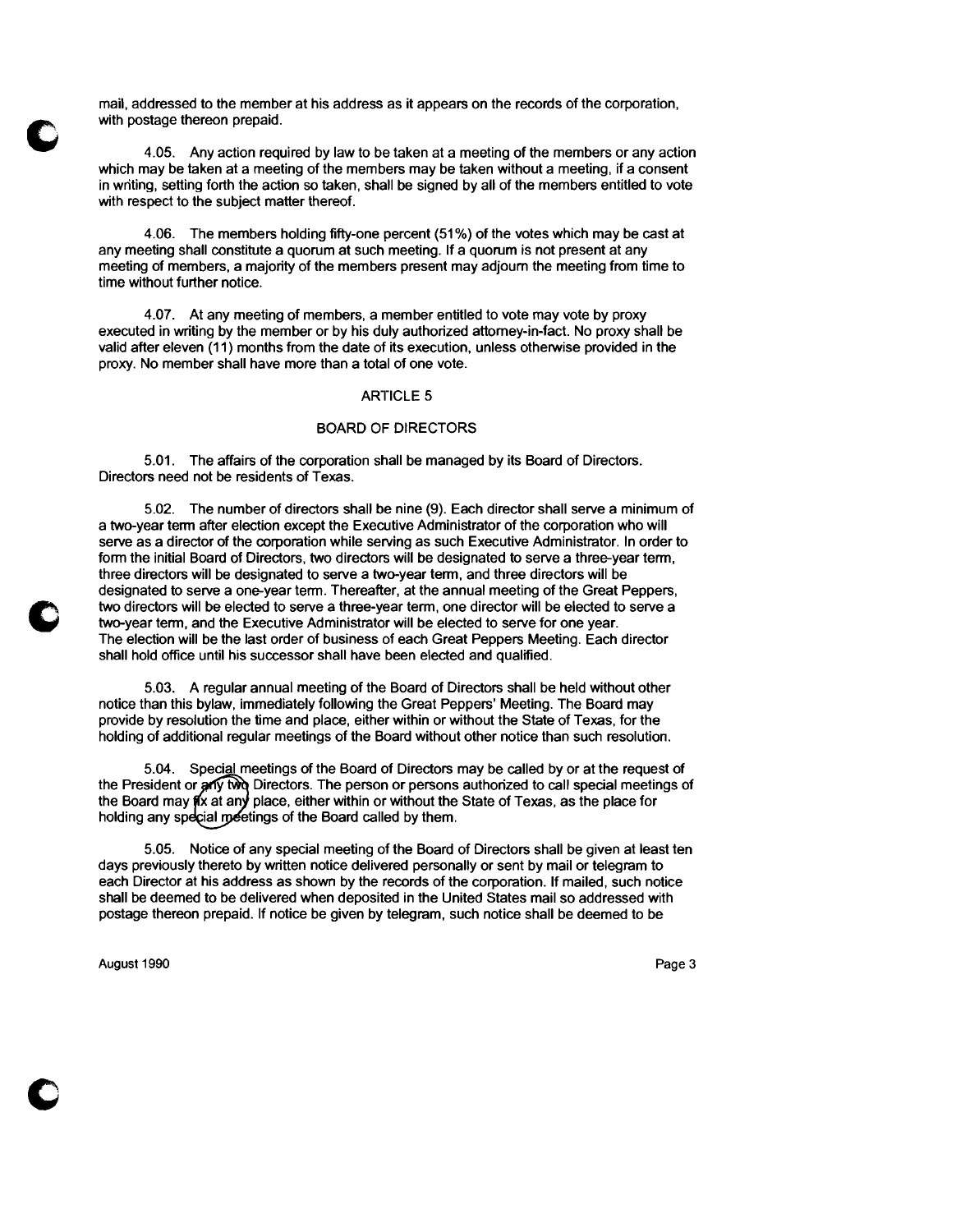delivered when the telegram is delivered to the telegraph company. Any Director may waive notice of any meeting. The attendance of a Director at any meeting shall constitute a waiver of notice of such meeting, except where a Director attends a meeting for the express purpose of objecting to the transacting of any business because the meeting is not lawfully called or convened. Neither the business to be transacted at, nor the purpose of, any regular or special meeting of the Board need be specified in the notice or waiver of notice of such meeting, unless specifically required by law or these bylaws.

5.06. Five members of the Board of Directors shall constitute a quorum for the transaction of business at any meeting of the Board; but if less than a majority of the Directors are present at said meeting, a majority of the Directors present at the meeting may adjoum the meeting from time to time without further notice.

5.07. The act of a majority of the Directors present at a meeting at which a quorum is present shall be the act of the Board of Directors, unless the act of a greater number is required by law or these bylaws.

5.08. Any vacancy occurring in the Board of Directors and any directorship to be filled by reason of an increase in the number of directors, shall be filled by the election of the Great Peppers. A director elected to fill a vacancy shall be elected for the unexpired term of his predecessor in office.

5.09. Directors as such shall not receive any stated salaries for their services, but by resolution of the Board of Directors a fixed sum and expenses of attendance, if any, may be allowed for attendance at each regular or special meeting of the Board; but nothing herein contained shall be construed to preclude any Director from serving the corporation in any other capacity and receiving compensation therefor.

5.10. Any action required by law to be taken at a meeting of Directors, or any action which may be taken at a meeting of Directors, may be taken without a meeting if a consent in writing setting forth the action so taken shall be signed by all of the Directors.

5.11. Each Director shall have one vote and said vote will be recorded by roll call and entered into minutes of that meeting, with the exception of election of officers. The election of officers will be by secret ballot.

## ARTICLE 6

#### **OFFICERS**

6.01. The officers of the corporation shall be a President, one or more Vice-Presidents (the number thereof to be determined by the Board of Directors), a Secretary, a Treasurer and such other officers as may be elected in accordance with the provisions of this Article. The Board of Directors may elect or appoint such other officers, including one or more Assistant Secretaries and one or more Assistant Treasurers, as it shall deem desirable, such officers to have the authority and perform the duties prescribed, from time to time, by the Board of Directors. Any two or more offices may be held by the same person, except the offices of President and Secretary.

6.02. The officers of the corporation shall be elected annually by the Board of Directors at the regular annual meeting of the Board of Directors. If the election of officers shall not be

August 1990 **Page 4**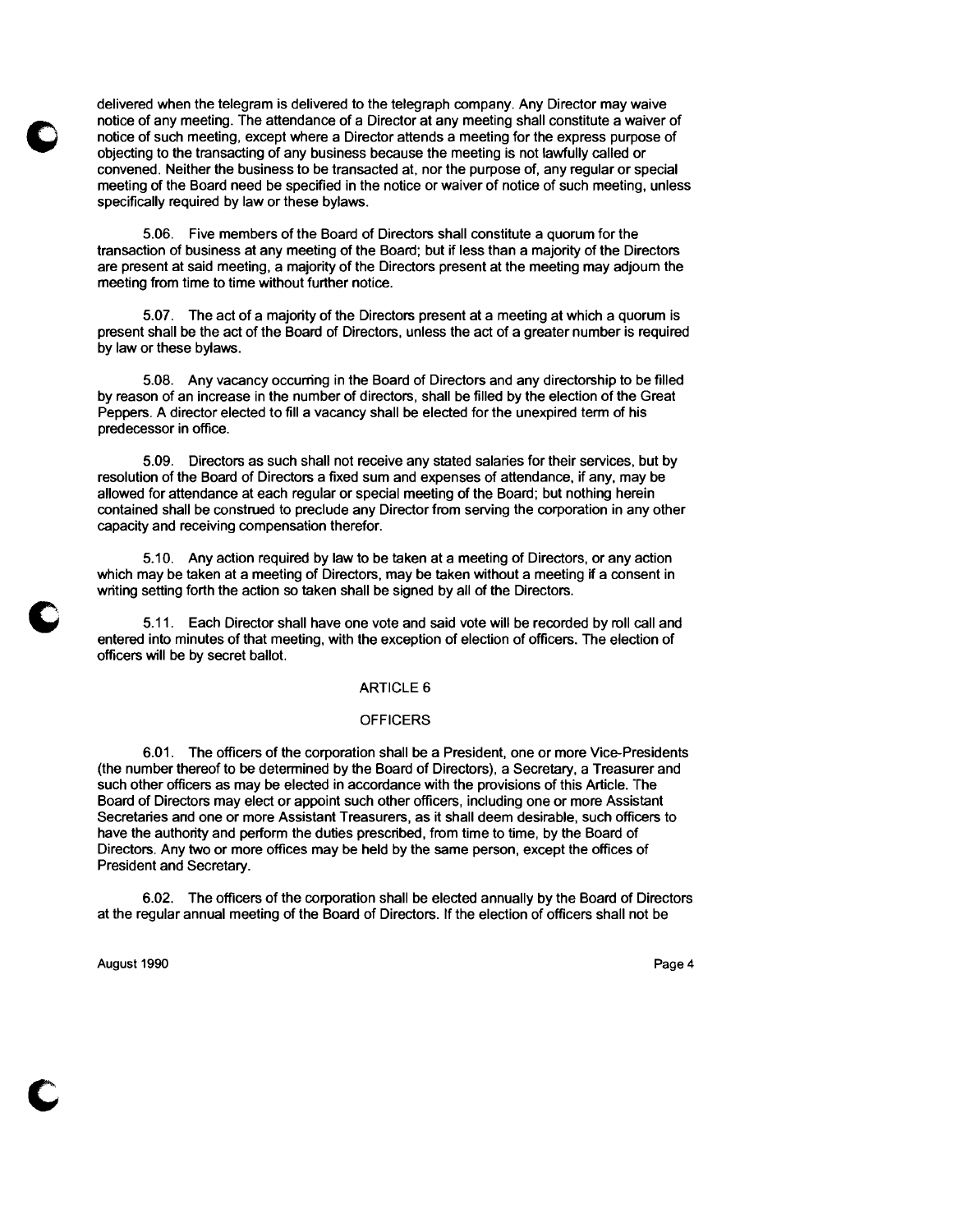held at such meeting, such election shall be held as soon thereafter as conveniently may be. New offices may be created and filled at any meeting of the Board of Directors. Each officer shall hold office until his successor shall have been duly elected and shall have qualified.

6.03. Any officer elected or appointed by the Board of Directors may be removed by the Board of Directors whenever in its judgment the best interests of the corporation would be served thereby, but such removal shall be without prejudice to the contract rights, if any, of the officer so removed.

6.04. A vacancy in any office because of death, resignation, disqualification or otherwise, may be filled by the Board of Directors for the unexpired portion of the term.

6.05. The President shall be the principal executive officer of the corporation and shall in general supervise and control all of the business and affairs of the corporation. He shall preside at all meetings of the members and of the Board of Directors. He may sign, with the Secretary or any other proper officer of the corporation authorized by the Board of Directors, any deeds, mortgages, bonds, contracts, or other instruments which the Board of Directors have authorized to be executed, except in cases where the signing and execution thereof shall be expressly delegated by the Board of Directors or these bylaws or by statute to some other officer or agent of the corporation; and in general he shall perform all duties incident to the office of President and such other duties as may be prescribed by the Board of Directors from time to time.

6.06. In the absence of the President or in the event of his inability or refusal to act, the Vice-President (or in the event there be more than one Vice-President, the Vice-Presidents in their order of election) shall perform the duties of the President, and when so acting shall have all the powers of and be subject to all the restrictions upon the President. Any Vice-President shall perform such other duties as from time to time may be assigned to him by the President or Board of Directors.

6.07. If required by the Board of Directors, the Treasurer shall give a bond for the faithful discharge of his duties in such sum and with such surety or sureties as the Board of Directors shall determine. He shall have charge and custody of and be responsible for all funds and securities of the corporation; receive and give receipt for moneys due and payable to the corporation from any source whatsoever, and deposit all such moneys in the name of the corporation in such banks, trust companies or other depositaries as shall be selected in . accordance with the provisions of Article 7 of these bylaws; and in general perform all duties incident to the office of Treasurer and such other duties as from time to time may be assigned to him by the President or by the Board of Directors.

6.08. The Secretary shall keep the minutes of the meetings of the members and of the Board of Directors in one or more books provided for that purpose; mail a copy of the minutes to the Great Pepper of each sanctioned Pod no later than thirty (30) days after each meeting has been adjourned; give all notices in accordance with the provisions of these bylaws or as required by law; be custodian of the corporate records and of the seal of the corporation, and affix the seal of the corporation to all documents, the execution of which on behalf of the corporation under its seal is duly authorized in accordance with the provisions of these bylaws; keep a register of the post-office address of each member which shall be fumished to the Secretary by each member; and, in general, perform all duties incident to the office of Secretary and such other duties as from time to time may be assigned to him by the President or by the Board of Directors.

August 1990 Page 5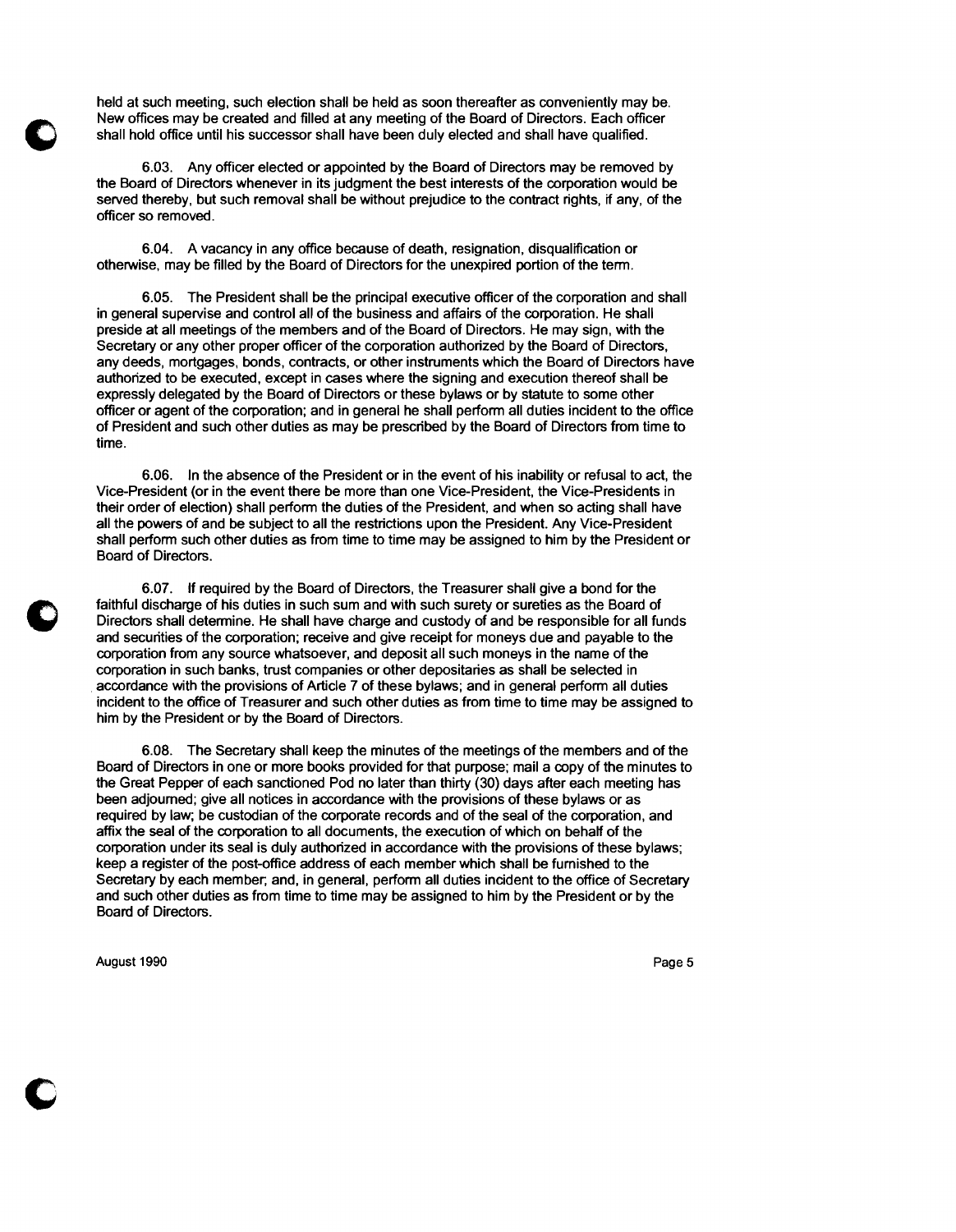6.09. If required by the Board of Directors, the Assistant Treasurers shall give bonds for the faithful discharge of their duties in such sums and with such sureties as the Board of Directors shall determine. The Assistant Treasurers and Assistant Secretaries in general shall perform such duties as shall be assigned to them by the Treasurer or the Secretary or by the President or the Board of Directors.

#### **ARTICLE 7**

## **COMMITTEES**

7.01. The Board of Directors, by resolution adopted by a majority of the Directors in office, may designate and appoint one or more committees, each of which shall consist of two or more Directors, which committees, to the extent provided in said resolution shall have and exercise the authority of the Board of Directors in the management of the corporation. However, no such committee shall have the authority of the Board of Directors in reference to amending, altering, or repealing the bylaws; electing, appointing, or removing any member of any such committee or any Director or officer of the corporation; amending the articles of incorporation; adopting a plan of merger or adopting a plan of consolidation with another corporation; authorizing the sale, lease, exchange, or mortgage of all or substantially all of the property and assets of the corporation; authorizing the voluntary dissolution of the corporation or revoking procedures therefor; adopting a plan for the distribution of the assets of the corporation; or amending, altering or repealing any resolution of the Board of Directors, which by its terms provides that it shall not be amended, altered, or repealed by such committee. The designation and appointment of any such committee and the delegation thereto of authority shall not operate to relieve the Board of Directors, or any individual Director, of any responsibility imposed on it or him, bylaw.

7.02. Other committees not having and exercising the authority of the Board of Directors in the management of the corporation may be designated by a resolution adopted by a majority of the Directors present at a meeting at which a quorum is present. Except as otherwise provided in such resolution, members of each such committee shall be members of the corporation, and the President of the corporation shall appoint the members thereof. Any members thereof may be removed by the person or persons authorized to appoint such member whenever in their judgment the best interests of the corporation shall be served by such removal.

7.03. A Budget Committee, composed of the Officers and Executive Administrator of the Great Peppers, shall present an annual budget for approval by the Board of Directors at the Annual Meeting of the Board of Directors.

7.04. Prior to the annual meeting of the Board of Directors, the President shall appoint a three-member Nominating Committee. The Nominating Committee shall present at the Annual Meeting of the Great Peppers at least one nominee for each open position on the Board of Directors.

7.05. Each member of a committee shall continue as such until the next annual meeting of the members of the corporation and until his successor is appointed, unless the committee shall be sooner terminated, or unless such member be removed from such committee, or unless such member shall cease to qualify as a member thereof.

August 1990 **Page 6** 

**International** 

 $\overline{\phantom{a}}$  $\blacksquare$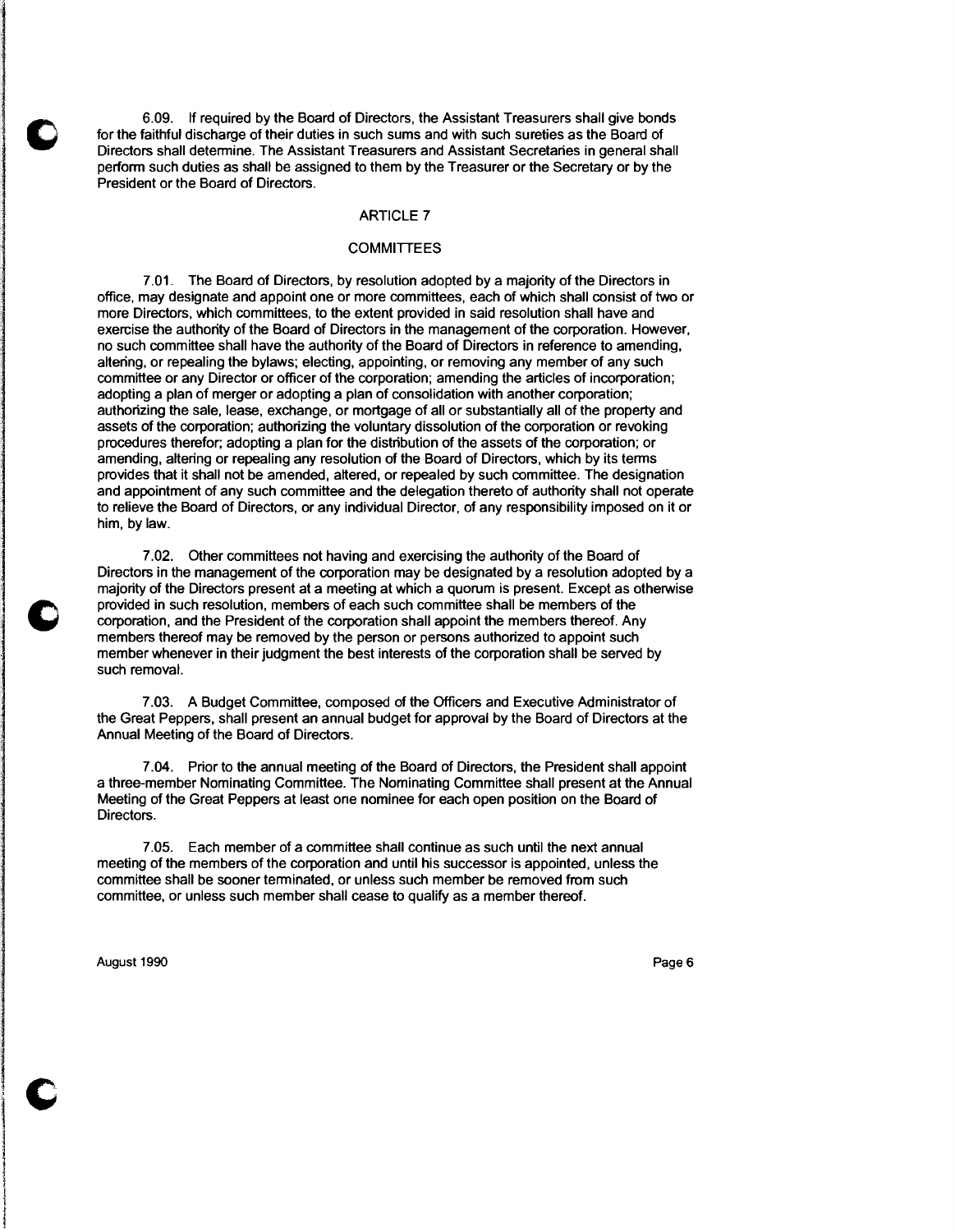7.06. One member of each committee shall be appointed chairman by the person or persons authorized to appoint the members thereof.

7.07. Vacancies in the membership of any committee may be filled by appointments made in the same manner as provided in the case of the original appointments.

7.08. Unless otherwise provided in the resolution of the Board of Directors designating a committee, a majority of the whole committee shall constitute a quorum and the act of a majority of the members present at a meeting at which a quorum is present shall be the act of the committee.

7.09. Each committee may adopt rules for its own government not inconsistent with these bylaws or with rules adopted by the Board of Directors.

## ARTICLE 8

# CONTRACTS, CHECKS, DEPOSITS, AND FUNDS

8.01. The Board of Directors may authorize any officer or officers, agent or agents of the corporation, in addition to the officers so authorized by these bylaws, to enter into any contract or execute and deliver any instrument in the name of and on behalf of the corporation. Such authority may be general or confined to specific instances.

8.02. All checks, drafts, or orders for the payment of money, notes, or other evidences of indebtedness issued in the name of the corporation shall be signed by such officer or officers, agent or agents of the corporation and in such manner as shall from time to time be determined by resolution of the Board of Directors. In the absence of such determination by the Board of Directors, such instruments shall be signed by the Treasurer or an Assistant Treasurer and countersigned by the President or a Vice-President of the corporation.

8.03. All funds of the corporation shall be deposited from time to time to the credit of the corporation in such banks, trust companies, or other depositaries as the Board of Directors may select.

8.04. The Board of Directors may accept on behalf of the corporation any contribution, gift, bequest, or devise for the general purposes or for any special purpose of the corporation.

#### **ARTICLE 9**

#### BOOKS AND RECORDS

9.01. The corporation shall keep correct and complete books and records of account and shall also keep minutes of the proceedings of its members, Board of Directors, and committees having any of the authority of the Board of Directors, and shall keep at the registered or principal office a record giving the names and addresses of the members entitled to vote. All books and records of the corporation may be inspected by any member or his agent or attorney for any proper purpose at any reasonable time.

August 1990 Page 7

\ 1

I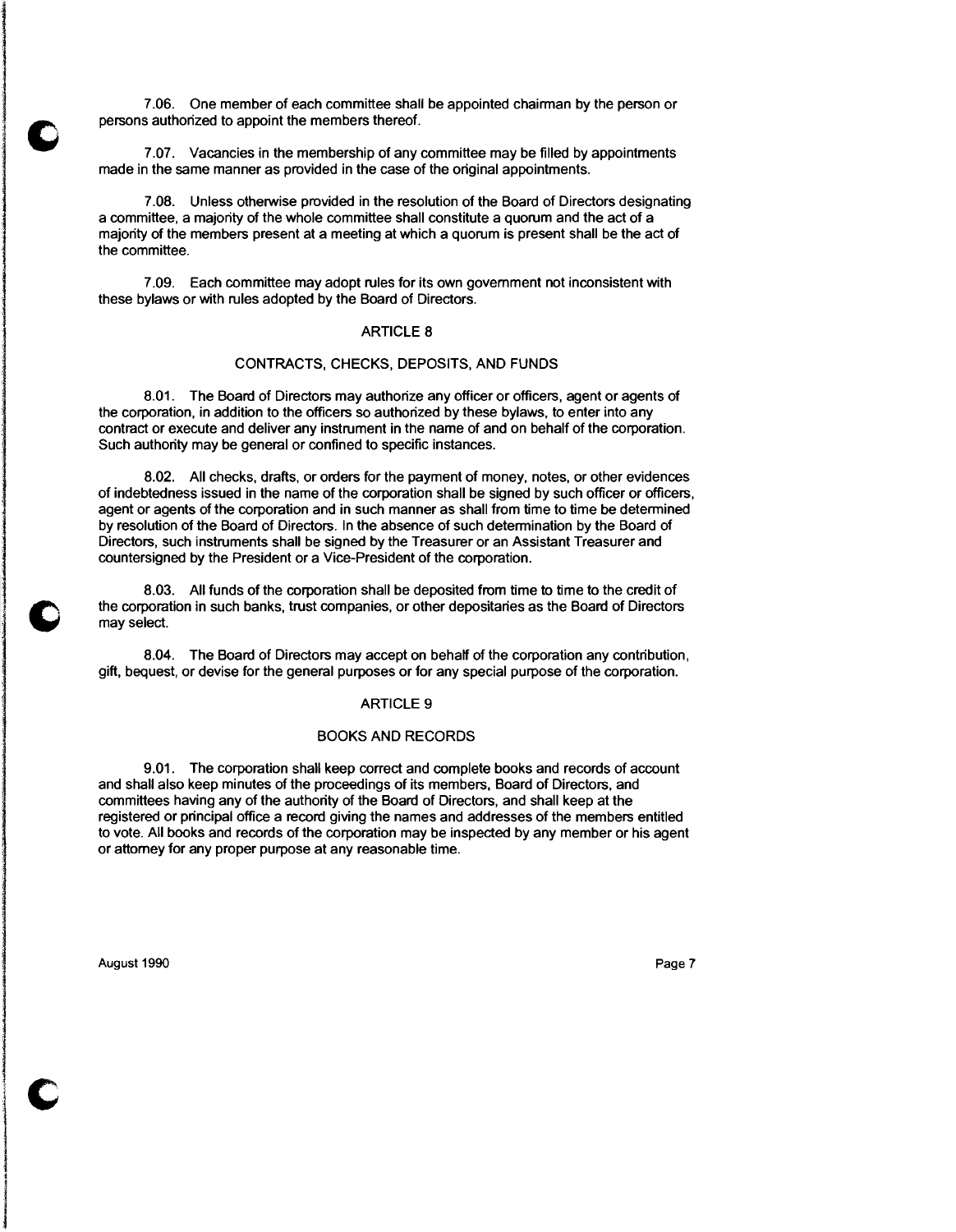## ARTICLE 10

#### FISCAL YEAR

10.01. The fiscal year of the corporation shall begin on the first day of October and end on the 30th day of September in each year.

# ARTICLE 11

## DUES

11.01. The Board of Directors may determine from time to time the amount of annual dues payable to the corporation by members of each class.

11.02. Dues shall be payable in advance on the first day of October in each fiscal years.

11.03. When any member of any class shall be in default in the payment of dues for a period of one month from the beginning of the fiscal year or period for which such dues become payable, his membership may thereupon be terminated by the Board of Directors in the manner provided in Article 3 of these Bylaws.

### ARTICLE 12

## WAIVER OF NOTICE

12.01. Whenever any notice is required to be given under the provisions of the Texas Non-Profit Corporations Act or under the provisions of the Articles of Incorporation or the bylaws of the corporation, a waiver thereof in writing signed by the person or persons entitled to such notice, whether before or after the time stated therein, shall be deemed equivalent to the giving of such notice.

#### ARTICLE 13

#### CASI AFFILIATED PODS

13.01. A pod must meet the following criteria for CASI affiliation and sanctioning:

- (a) Work for the benefit and promotion of chili through CASI only.
- (b) Maintain a paid membership of at least twenty-five (25) members.
- (c) Hold an annual election of officers.
- (d) Hold a CASI Pod Cook-off during the chili year.

(e) The Great Pepper or authorized altemate pod officer (alternates being Pepper Popper, Secretary, Treasurer, or the incoming officers of same) shall attend the annual Great Peppers Meeting. Only one pod representative can vote and/or represent the pod proxy at the annual CASI Great Peppers Meeting. No one person may have more than one vote at any CASI meeting. If a pod is not represented at the annual Great Peppers Meeting, the pod will be

August 1990 Page 8

linguage in de stadium de la stadium de la stadium de la stadium de la stadium de la stadium de la stadium de<br>La stadium